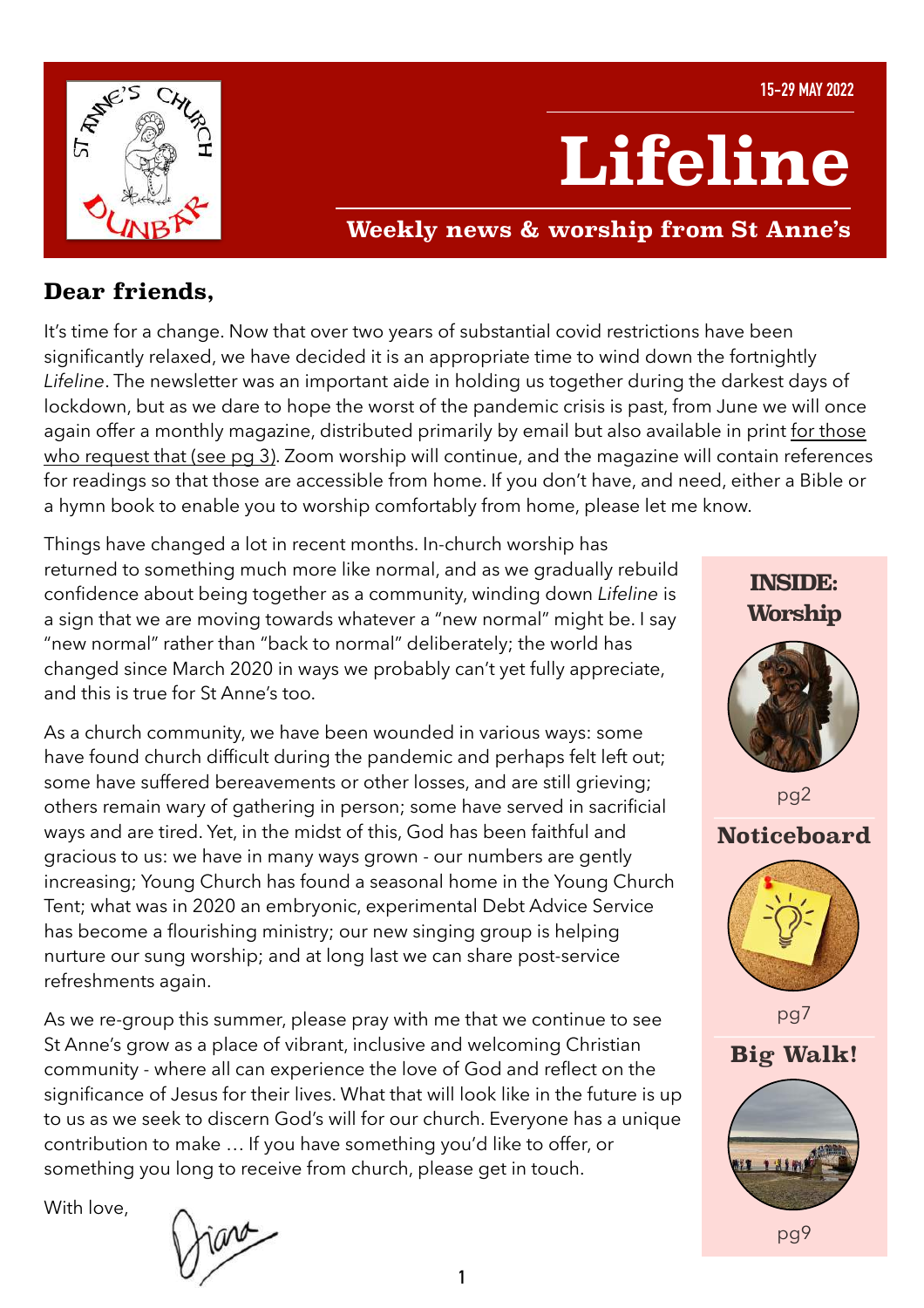# **Joining in with Worship**

The high vaccination rates now achieved in Scotland mean we can offer in-person worship.

#### **There is a single main Sunday service, in Church, at 10.30 am.**

Social distancing is no longer required in church, but it will be possible, for those who prefer, to sit at a distance from others. You do not have to wear a mask during worship.

For those who cannot come to church, we try to offer this service **on Zoom** too. However, this is much more of a 'back-up' provision, with a static camera and mic giving a view of what is happening in church. Only leaders and not the congregation will be visible on camera.

#### **How to join worship online**

Our online worship takes place on Zoom, a free video conferencing app. You can download the Zoom app from the internet to your computer, tablet or smartphone. In the app, you can enter a meeting ID number to join a meeting. The meeting ID number for our services is **857 7044 2212.** You can turn your own camera and microphone on and off. During a service the meeting host will mute everyone except the leader.



#### **How to join worship by phone**

You can join in with online worship by telephone. You will be charged for the call (to an Edinburgh number) based on your phone package. To join, dial **0131 460 1196.** You will be prompted to enter the Meeting ID number (**857 7044 2212**). You will be prompted for another number, which you don't need - just press #. You will now be able to hear the service. You can mute and unmute your microphone by pressing #6.

# **Worship at St Anne's**

**SUNDAYS 1O.30 AM COMMUNION SERVICE IN CHURCH & ONLINE**

#### **With fortnightly Young Church (15th and 29th May)**

Also available **on Zoom**: to join [click here](https://us02web.zoom.us/j/85770442212) or enter Meeting ID **857 7044 2212**. The Order of Service can be downloaded [here.](https://www.dropbox.com/s/oogzviz6atmw39l/OOS%20Eucharistic%20Worship%20for%20Ordinary%20Time%202021.pdf?dl=0)

**THURSDAYS 10.30 AM MIDWEEK COMMUNION, COFFEE & CHAT IN CHURCH**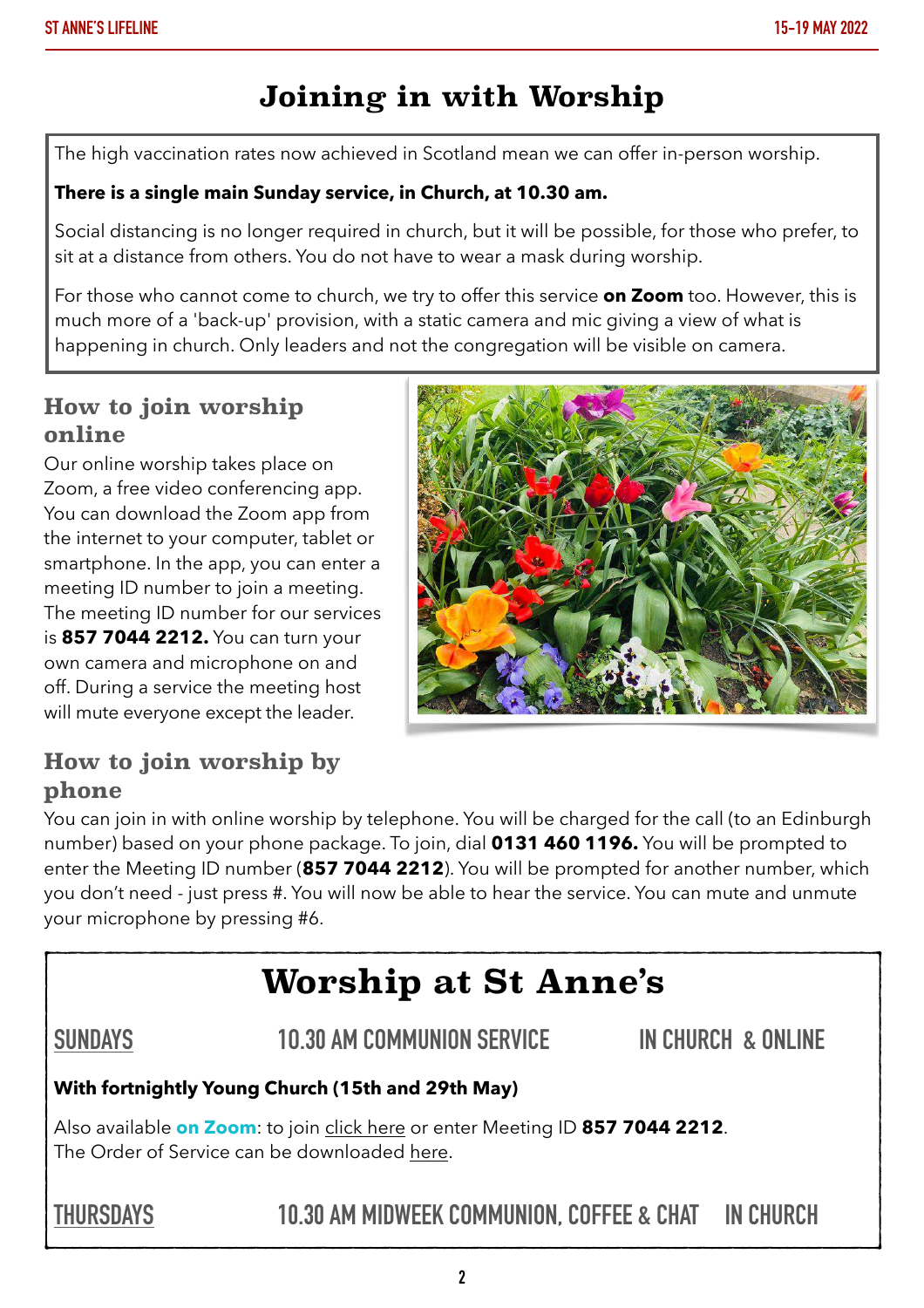# **Pastoral Care**

If you are in need of any kind, please call one of the pastoral care team. Whether you just fancy a friendly chat, want to share a problem, have something you need practical help with, a prayer request, or would like to receive Communion at home, we can help or help find someone who can.

# **ARE YOU IN HARDSHIP? DON'T SUFFER ALONE - PLEASE GET IN TOUCH.**

If you or someone else you know is in trouble with money, doesn't have enough food to put on the table, or simply can't make ends meet…

St Anne's can help with Food Bank referrals, giving small emergency grants, and signposting local assistance to get you help with benefits applications, debt advice and other issues. These services are free, confidential and open to *everyone*  regardless of church connection, gender, age or anything else.

All contacts are treated with the utmost discretion, maintaining dignity and privacy.

Please get in touch with any of the pastoral care team.

# **DEBT ADVICE SERVICE:**

**FREE, CONFIDENTIAL, IMPARTIAL**

If money's a worry and you're looking for support, Dunbar Debt Advice Service is here to help, with free confidential and impartial advice.

#### **Phone: 01368 238028 Text: 07741905799**

#### **Facebook @StAnnesDunbar**

**Email: [dunbardas@salvationarmy.org.uk](mailto:dunbardas@salvationarmy.org.uk)**

Working in association with Community Money Advice, authorised and regulated by the Financial Conduct Authority.

#### **Pastoral Visiting**

If you, or someone you know from St Anne's, needs a pastoral visit from one of the team to meet at home or in the garden, please get in touch.

#### **PASTORAL CARE TEAM**

Liz Gordon 07802 809 725 Rev'd Diana Hall 07970 105 725 Sharon Morgan 01368 864 582

# **Important notice to readers**

This will be the last issue of *Lifeline.* Thanks to the continuing improvement in the COVID19 situation, from June we will be returning to a monthly *St. Anne's Magazine -* name to be confirmed, see page 7 :-).

By default, **the magazine will be sent electronically**, by email, as a pdf. It can also be accessed from the [St. Anne's website.](http://stannesdunbar.org.uk.websitebuilder.prositehosting.co.uk/)

**If you would like to receive a regular printed copy**, please let Diana know. A suggested donation of £10 per year would be welcomed to cover printing costs.

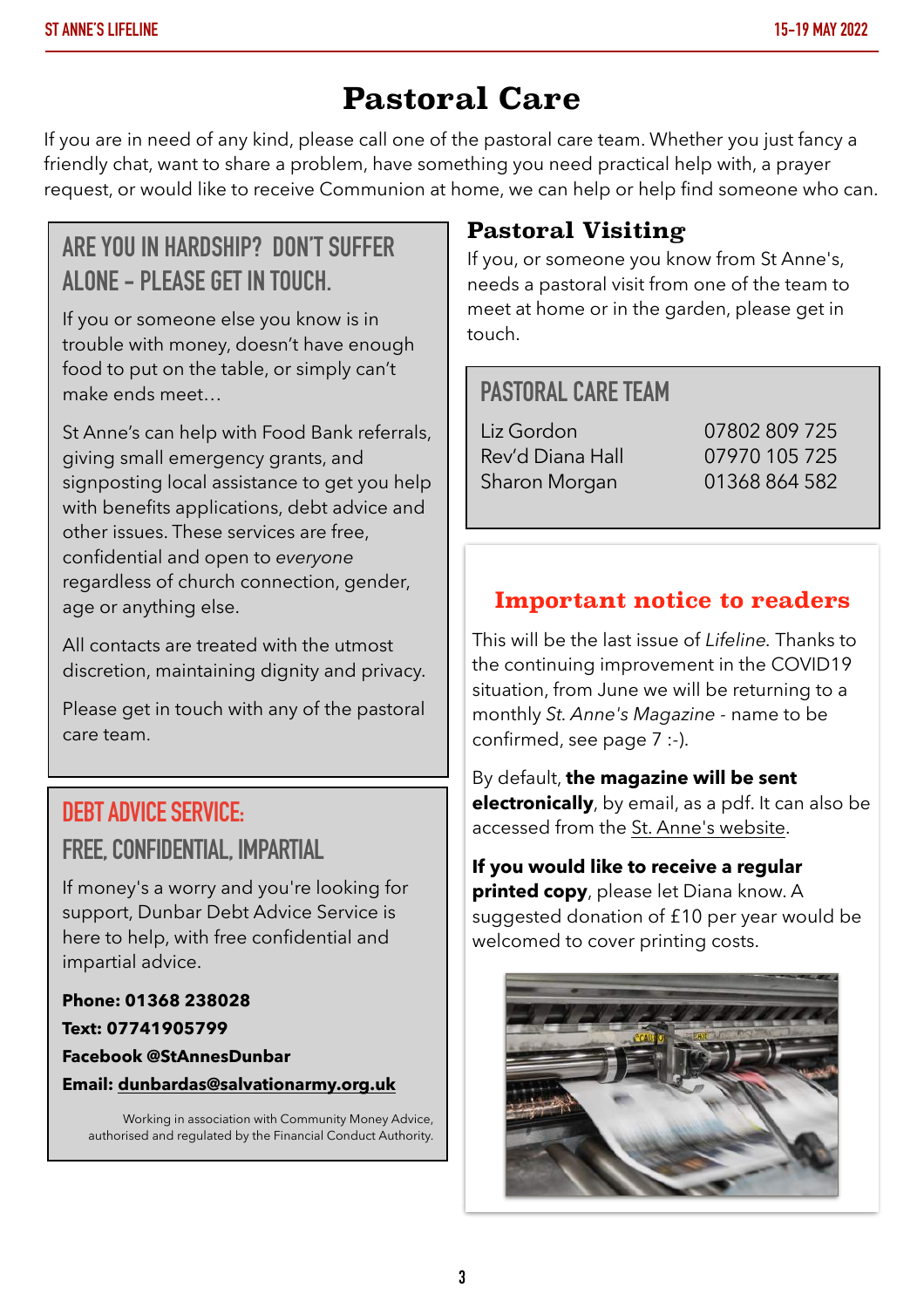# **Resources for Worship Sunday 15 May: Easter 5**

# **COLLECT**

Almighty God, your Son Jesus Christ is the way, the truth, and the life. Give us grace to love one another and walk in the way of his commandments, who lives and reigns with you and the Holy Spirit, one God, now and for ever.

# **ACTS 11: 1-18**

Now the apostles and the believers who were in Judea heard that the Gentiles had also accepted the word of God. So when Peter went up to Jerusalem, the circumcised believers cliticised him, saying, "Why did you go to uncircumcised men and eat with them?" Then Peter began to explain it to them, step by step, saying, "I was in the city of Joppa praying, and in a trance I saw a vision. There was something like a large sheet coming down from heaven, being lowered by its four corners; and it came close to me. As I looked at it closely I saw four-footed animals, beasts of prey, reptiles, and birds of the air. I also heard a voice saying to me, 'Get up, Peter; kill and eat.' But I replied, 'By no means, Lord; for nothing profane or unclean has ever entered my mouth.' But a second time the voice answered from heaven, 'What God has made clean, you must not call profane.' This happened three times; then everything was pulled up again to heaven. At that very moment three men, sent to me from Caesarea, arrived at the house where we were. The Spirit told me to go with them and not to make a distinction between them and us. These six brothers also accompanied me, and we entered the man's house. He told us how he had seen the angel standing in his house and saying, 'Send to Joppa and bring Simon, who is called Peter; he will give you a message by which you and your entire household will be saved.' And as I began to speak, the Holy Spirit fell upon them just as it had upon us at the beginning. And I

remembered the word of the Lord, how he had said, 'John baptised with water, but you will be baptised with the Holy Spirit.' If then God gave them the same gift that he gave us when we believed in the Lord Jesus Christ, who was I that I could hinder God?" When they heard this, they were silenced. And they praised God, saying, "Then God has given even to the Gentiles the repentance that leads to life."

# **JOHN 13: 31-35**

When he had gone out, Jesus said, 'Now the Son of Man has been glorified, and God has been glorified in him. If God has been glorified in him, God will also glorify him in himself and will glorify him at once. Little children, I am with you only a little longer. You will look for me; and as I said to the Jews so now I say to you, "Where I am going, you cannot come." I give you a new commandment, that you love one another. Just as I have loved you, you also should love one another. By this everyone will know that

you are my disciples, if you have love for one another.'

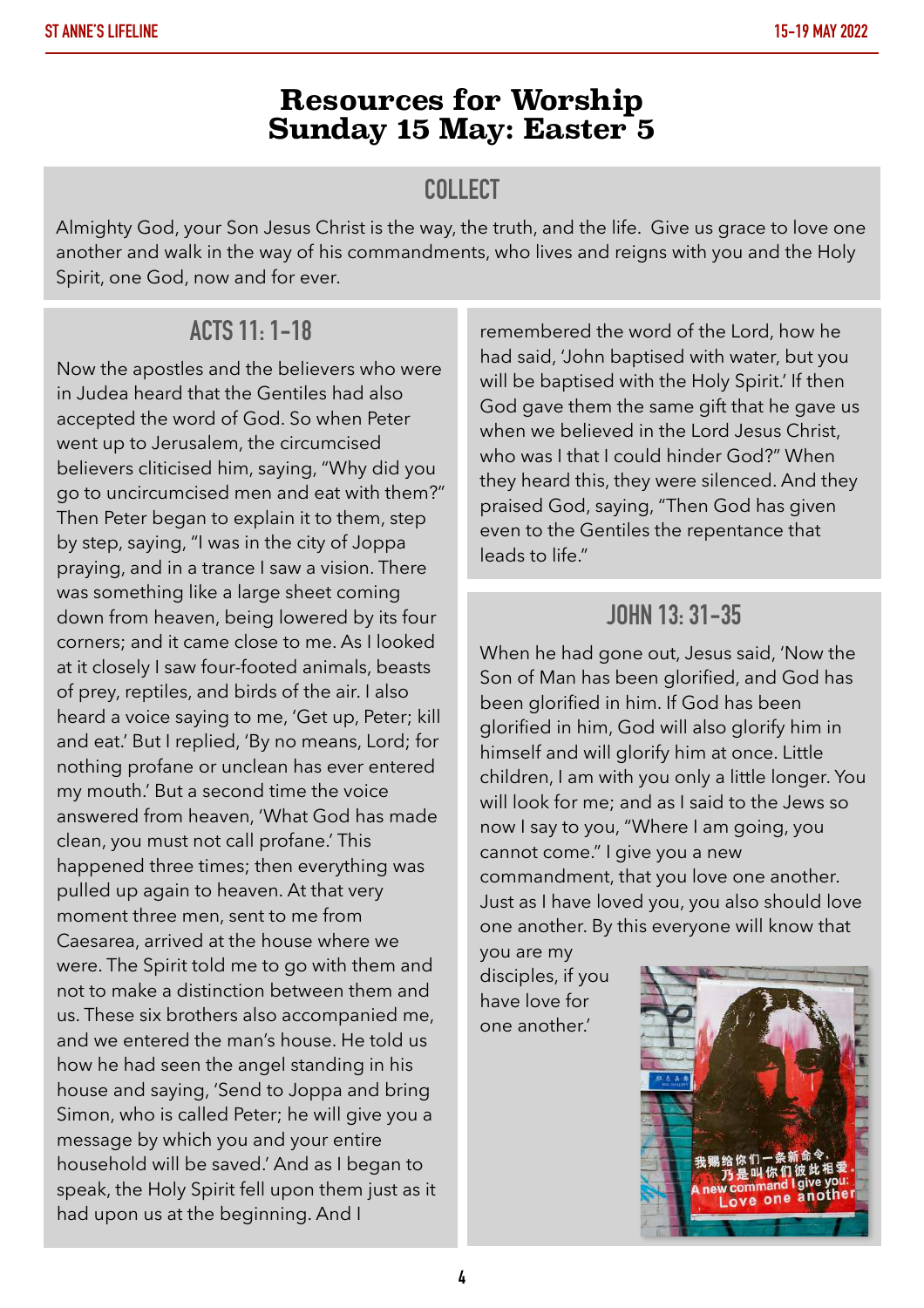## **Resources for Worship Sunday 22 May: Easter 6**

# **COLLECT**

Merciful God, you have prepared for those who love you riches beyond imagination. Pour into our hearts such love towards you that we, loving you above all things, may obtain your promises which exceed all that we can desire; through Jesus Christ our Lord, who is alive and reigns with you and the Holy Spirit, one God, now and for ever.

# **ACTS 16: 9-15**

During the night Paul had a vision: there stood a man of Macedonia pleading with him and saying, "Come over to Macedonia and help us." When he had seen the vision, we immediately tried to cross over to Macedonia, being convinced that God had called us to proclaim the good news to them. We set sail from Troas and took a straight course to Samothrace, the following day to Neapolis, and from there to Philippi, which is a leading city of the district of Macedonia and a Roman colony. We remained in this city for some days. On the sabbath day we went outside the gate by the river, where we supposed there was a place of prayer; and we sat down and spoke to the women who had gathered there. A certain woman named Lydia, a worshipper of God, was listening to us; she was from the city of Thyatira and a dealer in purple cloth. The Lord opened her heart to listen eagerly to what was said by Paul. When she and her household were baptised, she urged us, saying, "If you have judged me to be faithful to the Lord, come and stay at my home." And she prevailed upon us.

# **JOHN 14: 23-29**

Jesus answered him, 'Those who love me will keep my word, and my Father will love them, and we will come to them and make our home with them. Whoever does not love me does not keep my words; and the word that you hear is not mine, but is from the Father who sent me.

'I have said these things to you while I am still with you. But the Advocate, the Holy Spirit, whom the Father will send in my name, will teach you everything, and remind you of all that I have said to you. Peace I leave with you; my peace I give to you. I do not give to you as the world gives. Do not let your hearts be troubled, and do not let them be afraid. You heard me say to you, "I am going away, and I am coming to you." If you loved me, you would rejoice that I am going to the Father, because the Father is greater than I. And now I have told you this before it occurs, so that when it does occur, you may believe.



# **Image>>**

Lydia of Thyatira, from Art in the Christian Tradition, a project of the Vanderbilt Divinity Library, Nashville, TN.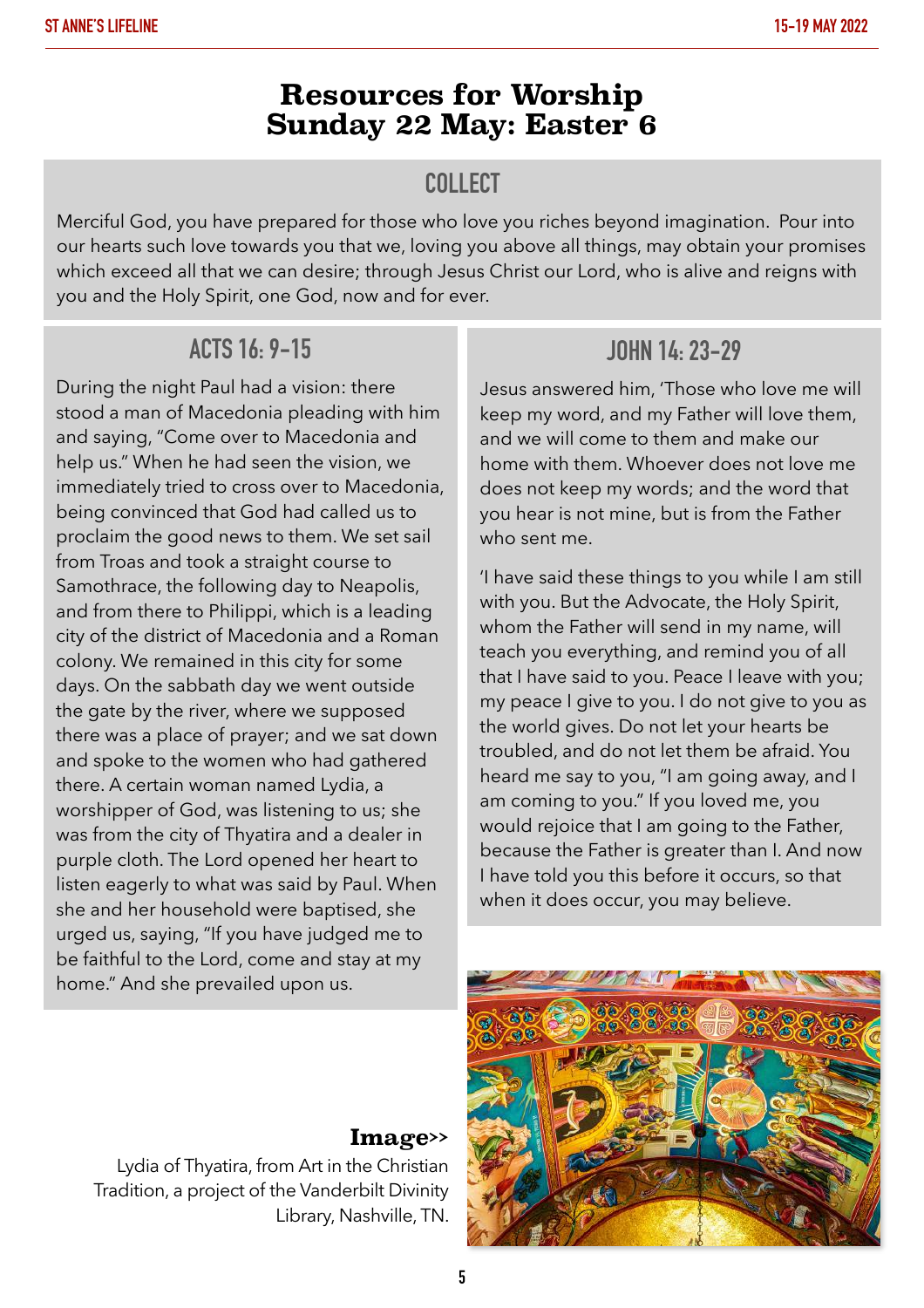# **Resources for Worship Sunday 29 May: Methodist Service**

# **ACTS 16: 16-34**

One day, as we were going to the place of prayer, we met a slave girl who had a spirit of divination and brought her owners a great deal of money by fortune-telling. While she followed Paul and us, she would cry out, "These men are slaves of the Most High God, who proclaim to you a way of salvation." She kept doing this for many days. But Paul, very much annoyed, turned and said to the spirit, "I order you in the name of Jesus Christ to come out of her." And it came out that very hour. But when her owners saw that their hope of making money was gone, they seized Paul and Silas and dragged them into the marketplace before the authorities. When they had brought them before the magistrates, they said, "These men are disturbing our city; they are Jews and are advocating customs that are not lawful for us as Romans to adopt or observe." The crowd joined in attacking them, and the magistrates had them stripped of their clothing and ordered them to be beaten with rods. After they had given them a severe flogging, they threw them into prison and ordered the jailer to keep them securely. Following these instructions, he put them in the innermost cell and fastened their feet in the stocks.

About midnight Paul and Silas were praying and singing hymns to God, and the prisoners were listening to them. Suddenly there was an earthquake, so violent that the foundations of the prison were shaken; and immediately all the doors were opened and everyone's chains were unfastened. When the jailer woke up and saw the prison doors wide open, he drew his sword and was about to kill himself, since he supposed that the prisoners had escaped. But Paul shouted in a loud voice, "Do not harm yourself, for we are all here."

The jailer called for lights, and rushing in, he fell down trembling before Paul and Silas. Then he brought them outside and said, "Sirs, what must I do to be saved?" They answered, "Believe on the Lord Jesus, and you will be saved, you and your household." They spoke the word of the Lord to him and to all who were in his house. At the same hour of the night he took them and washed their wounds; then he and his entire family were baptised without delay. He brought them up into the house and set food before them; and he and his entire household rejoiced that he had become a believer in God.

# **JOHN 17: 20-26**

'I ask not only on behalf of these, but also on behalf of those who will believe in me through their word, that they may all be one. As you, Father, are in me and I am in you, may they also be in us, so that the world may believe that you have sent me. The glory that you have given me I have given them, so that they may be one, as we are one, I in them and you in me, that they may become completely one, so that the world may know that you have sent me and have loved them even as you have loved me. Father, I desire that those also, whom you have given me, may be with me where I am, to see my glory, which you have given me because you loved me before the foundation of the world.

'Righteous Father, the world does not know you, but I know you; and these know that you have sent me. I made your name known to them, and I will make it known, so that the love with which you have loved me may be in them, and I in them.'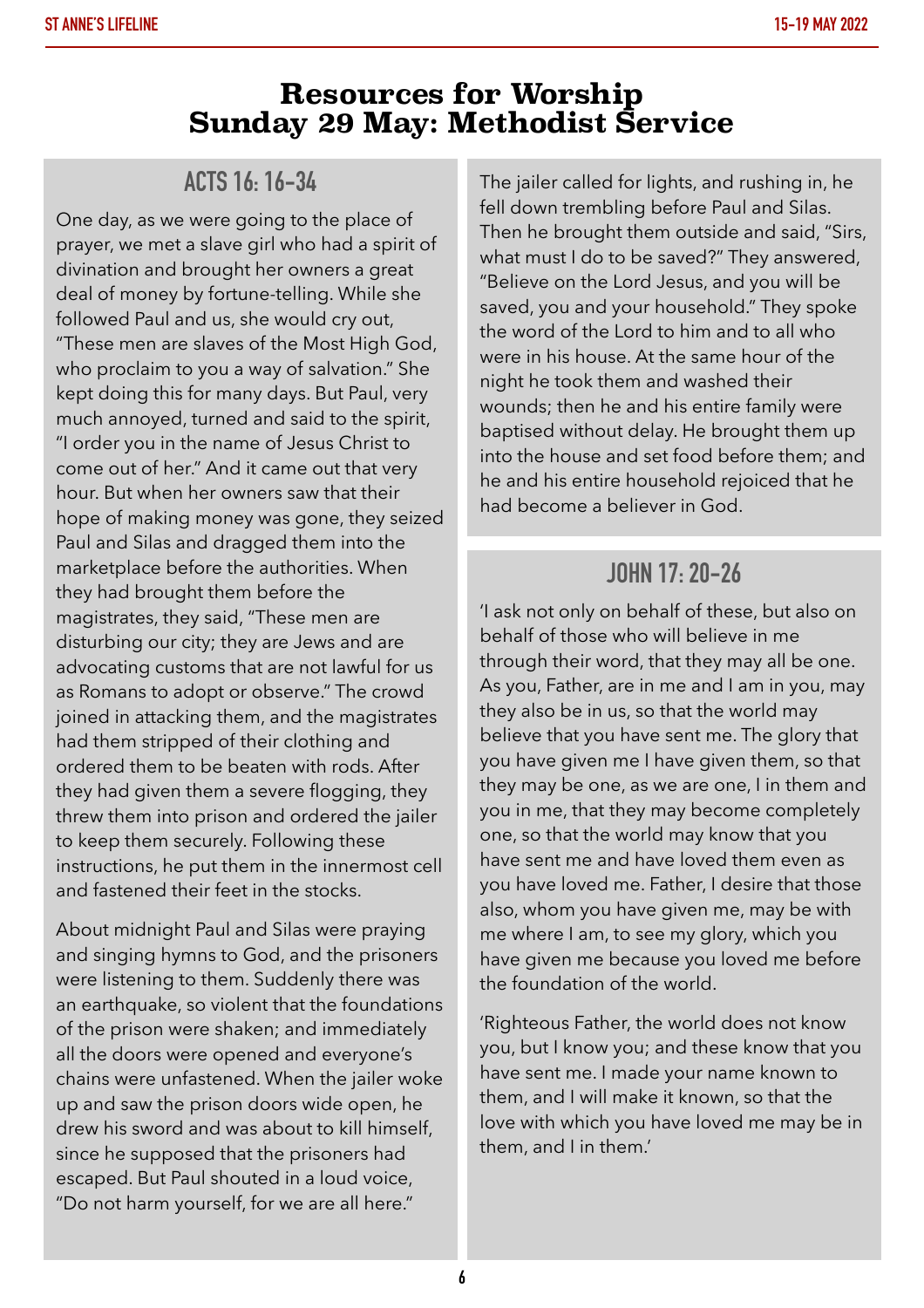# **Noticeboard**

#### **Songs of Praise!**

You are warmly invited to a Songs of Praise to celebrate the start of Christian Aid Week.

#### Belhaven Church, 7 pm, Sunday 15th May

This will be an ecumenical service to which all churches in Dunbar are invited, to join together in singing some of our favourite hymns. There will be a retiral collection for Christian Aid and refreshments in the Church



# PICNIC IN THE PARK Sunday 5 June



Celebrate the birth of the church on Pentecost

Gather in Lauderdale Park following the Sunday service (12pm)

Bring your own picnic!

All welcome

# **Competition Time!**

Could **you** come up with a new name for the currently unimaginatively-titled *St Anne's Magazine*?

We want your thoughtful, theological, local, amusing, punning, or downright wonderful suggestions for the launch of the new magazine in June.

Send your suggestions to the Editor, Alex Davey, at [ahdavey@gmail.com](mailto:ahdavey@gmail.com), **by midnight on Friday 27th May.**

The winner will be selected by an entirely subjective process, and a small prize will be awarded.

(No Magaziney McMagazineFaces, please)

#### Join the Prayer Room at Dunbar FoodShare

Each week, Discovery Church hosts a Prayer Room at the Parish Church Hall for FoodShare clients and those who access the Social Cafe.

We hope to develop the Prayer Room as a reflective space to pray, find quiet and stillness and to hold workshops that look at mental well-being.

#### This runs on **Wednesdays 11.30 am - 2 pm**

We would love to expand Prayer Room team! If you think you might like to be involved - it doesn't Dunbar Foodshare have to be every week please **contact Jon Timms** (07588 288189).

Thank you

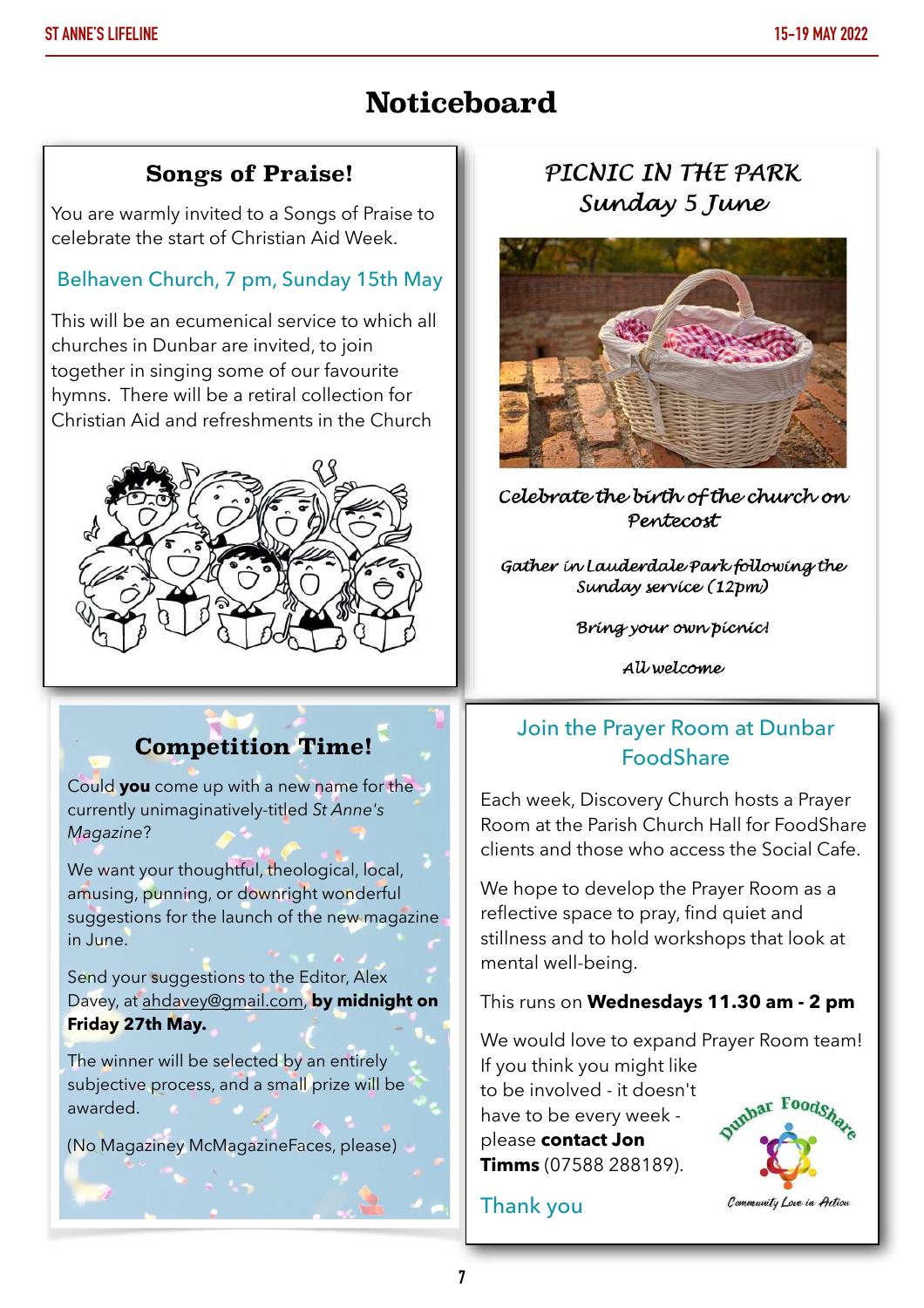# **The future of AV at St Anne's**

During the pandemic, St Anne's has regularly broadcast the Sunday service on Zoom. Now we are able to worship in person, Vestry, with the help of the congregation, must decide whether to continue offering online worship.

Interestingly, there continue to be several (often up to ten) regular Zoom attendees. That is, around 20% of congregants are for whatever reason unable to attend church on any given Sunday. Currently services are broadcast via a small webcam owned by the church, and a laptop, iPhone and iPad (all owned by Diana) operated from the front of church. This is not a tenable long-term solution.

In addition, many churches have already upgraded their audio-visual (AV) equipment to support livestreamed services and to project sermon materials, bible readings and hymn words; pandemic lockdowns have accelerated this process. This is therefore an appropriate time to consider whether St Anne's should also augment our worship in this way.

Vestry have discussed a way forward and concluded that we should continue to stream live services. To do so we need to upgrade our AV equipment. This will involve the purchase of a dedicated camera, computer equipment and TV monitor. We have had an expert opinion that the cost would be around £8000. The system, which would integrate with our current sound set up, would be operated by a volunteer from the rear of church. We are assured that it will be very simple to operate!

#### How would this all look and work in practice?

A rota of volunteers would be trained to operate the equipment from a dedicated desk at the back of church. There would be a large TV monitor attached to the wall at the front so that the congregation could see visual material as required during the service. The monitor, on a swivel mount, would lie flush with the wall when not in use so it would be unobtrusive. The camera would be mounted at the rear of church and would be able to focus in on different areas and to zoom in and out as required. This would add a more professional look to the streamed output.

#### What are the benefits?

This investment would mean we could continue streaming to our current 'Zoom congregation'.

It would also be possible for Zoom attendees to take an active part in the service, for example by reading scripture or leading intercessions, while visible and audible to the congregation. We could stream services on platforms such as Facebook and YouTube, potentially reaching members of our community who may be reluctant to take the first step of crossing a church threshold. We could also project materials such as visual aids during the sermon, or the words of hymns not in the printed hymn books,. This might also be an advantage for the visually impaired. The webcast and projection facilities would also potentially be attractive to people renting the building.

#### What now?

The next stage is to discuss these plans with the Diocese to seek permission under the appropriate Canons, and to gather your views on the proposed changes. If you have questions or comments about these developments please do not hesitate to speak to myself, Geoff Shutt or Noreen Thompson who form the working group on this project.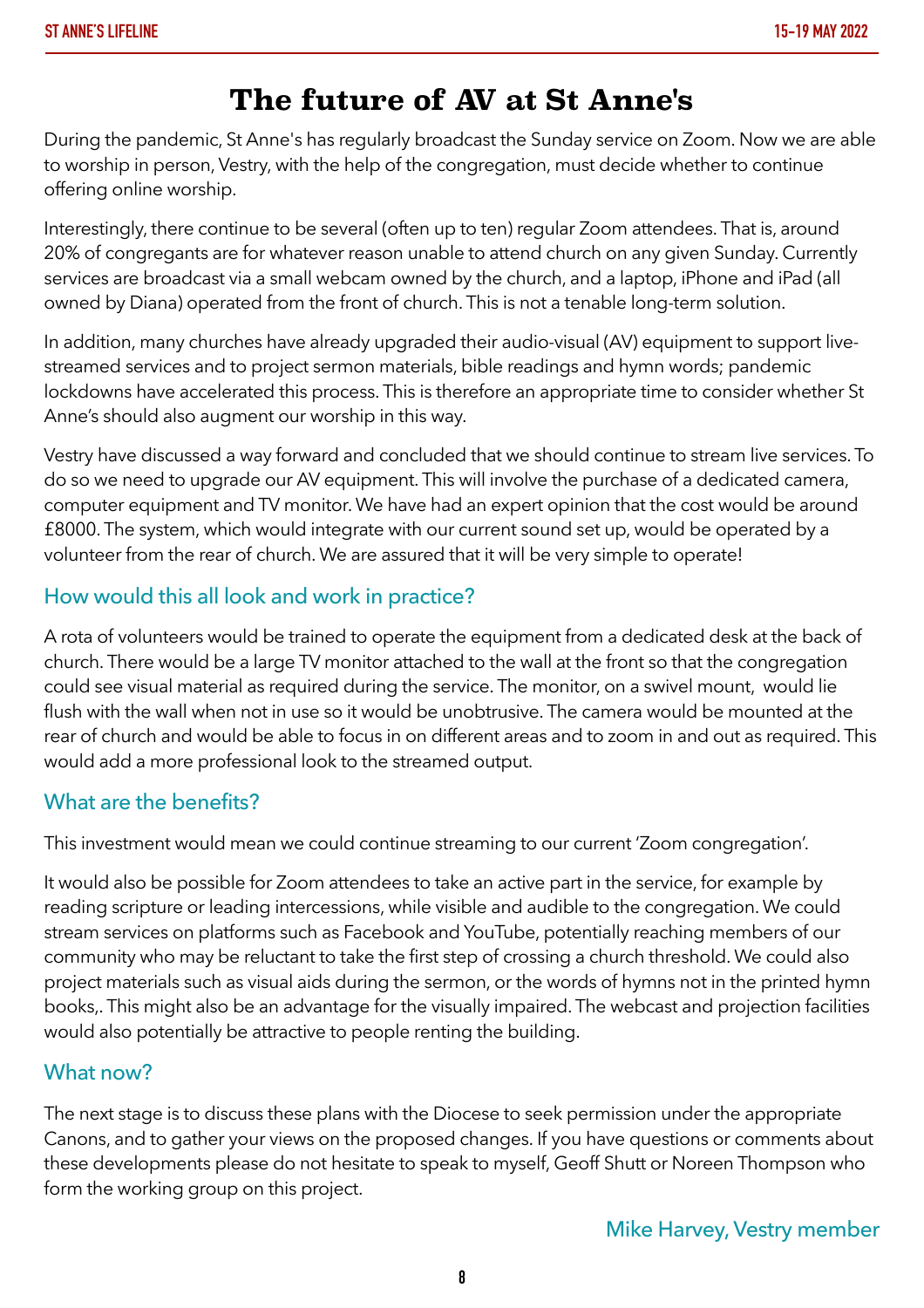# **Join the Big Walk**

"Pilgrimage is a sign of contradiction, and of resistance to our prevailing value system, that of the market. pilgrimage, after all, has no function other than itself; its means is as important as its end, its process as its product. Its utility value is small, and its benefits cannot be quantified or costed. Its value is intrinsic. It is something that is good to do because it is good to do. It states clearly that the extravagant gesture (because it is extravagant in terms of time and commitment) is an irrepressible part of what it means to be human and to walk on the earth. And whether the context for pilgrimage is solitude or community, we will be drawn deeper into the mystery of God and the care of creation" (Kathy Galloway)



Some members of St Anne's are making the eastern pilgrimage, starting at St Mark's Church in Portobello at 9.30 am. **Please join us!**

**Book your place** for lunch and worship here: [https://www.eventbrite.co.uk/e/the-big-walk-to-net](https://www.eventbrite.co.uk/e/the-big-walk-to-net-zero-tickets-294436105317))[zero-tickets-294436105317\)](https://www.eventbrite.co.uk/e/the-big-walk-to-net-zero-tickets-294436105317))

Please **also contact Alison Crowhurst** ([alisoncrowhurst198@gmail.com](mailto:alisoncrowhurst198@gmail.com)) to confirm your attendance, so that we can let the organisers of the Portobello pilgrimage know how many people to expect, and to arrange car-sharing to the start point.